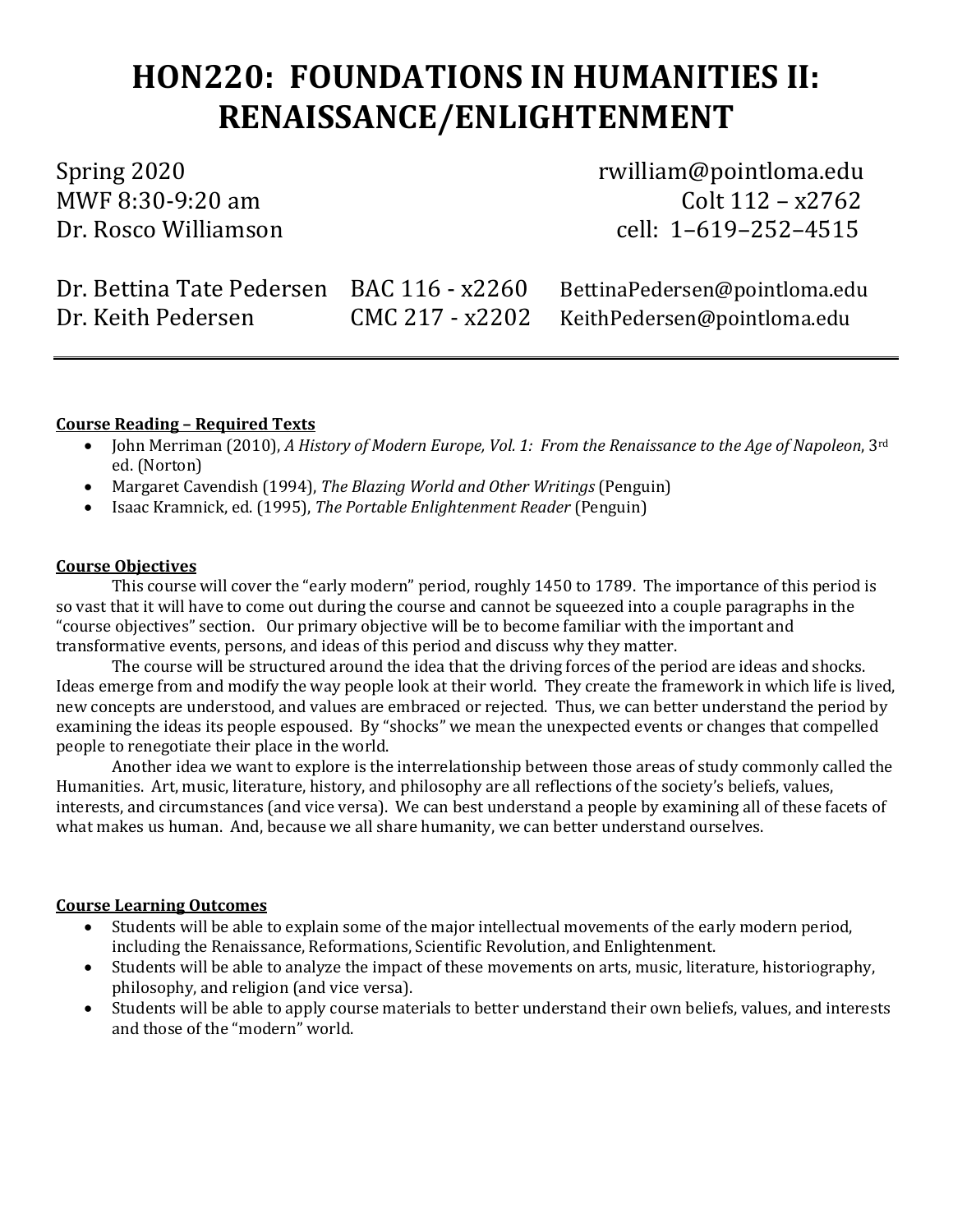### **Course Grading**

The following is the breakdown of how the final grade will be determined:

- 20% Exam #1<br>20% Exam #2 20% Exam #2<br>25% Final Exa Final Exam 15% Quizzes/Assignments 10% Weekly Reflections
- 10% Attendance and Participation

The final exam will cover material from the third part of the course and will also be cumulative.

### **Make-ups**

NO MAKE-UP EXAMS OR QUIZZES WILL BE ALLOWED WITHOUT A UNIVERSITY-APPROVED EXCUSED ABSENCE OR DOCTOR'S WRITTEN PERMISSION. Any student receiving a university-approved excused absence should contact the professor BEFORE the absence to arrange a time to make-up the missed exam.

### **Attendance and Participation**

Participation will be 5% of your total grade. There aren't a lot of people in class, so no one can hide in the crowd. Participation is not measured in quantity but in quality. The student who talks all the time, but doesn't add very much to the discussion, will fare no better than the student who says nothing. Good participation means being prepared for class, demonstrating it, *and* joining in on class discussions.

Attendance will be 5% of your total grade. Of the 41 total class sessions:

| If you miss | 0-1 classes | $=$ you get the full 5% |
|-------------|-------------|-------------------------|
|             | $2 - 3$     | $= 4\%$                 |
|             | 4           | $= 3\%$                 |
|             | 5           | $= 2\%$                 |
|             | 6           | $= 1\%$                 |
|             |             | $= 0\%$                 |
|             | 8 or more   | = you will be dropped   |

In terms of tardiness: don't be tardy. Class is only 65 minutes long, so there is no time for tardiness. If it starts to be a problem either for an individual, I'll have a one-on-one with that person and tardies will start to be counted as absences. 8:30 am is definitely early, but it's not crazy early.

One more note on attendance: You never know when some new idea is going to strike you and fundamentally and deeply change the way you think about the world. So, take advantage of every opportunity that you have and immerse yourself in learning – even when you'd rather be asleep in your bed.

### **Assignments**

Periodically over the course of the semester there will be assignments given to help you get more out of the readings or to help prompt class discussion. Unless otherwise instructed, they will be turned in on Canvas before the following class session. You will also be asked **to attend one music concert** over the course of the semester. Dr. Keith Pedersen will provide more details on available concerts.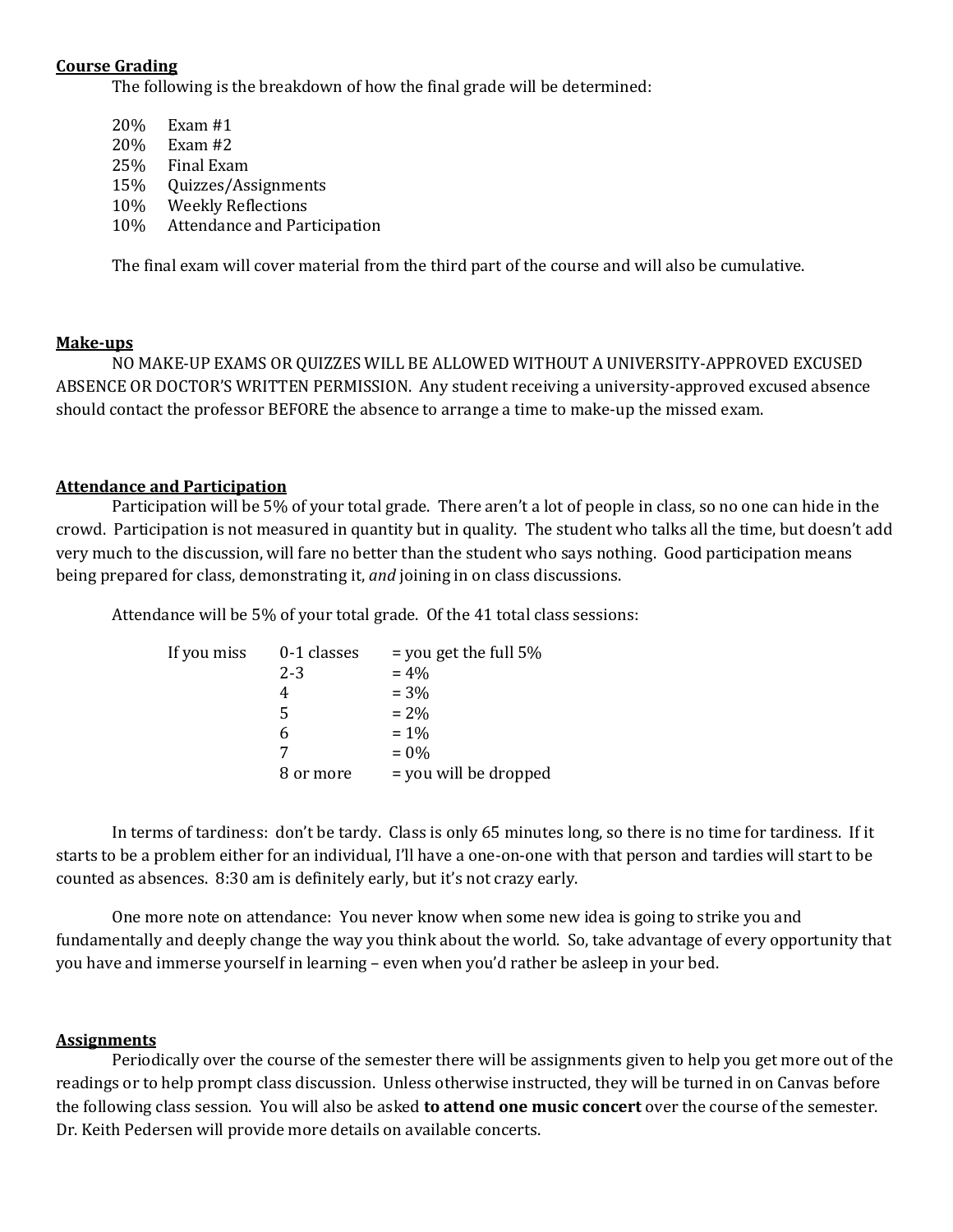### **Quizzes**

Quizzes can cover material from the readings for the day, readings for the previous lecture, and content from the previous lecture. They usually won't be announced in advance (surprise!). They will be given at the start of the class session and turned in before the discussion for that day begins. Students can be best prepared for quizzes by (1) keeping up with the reading for each lecture, (2) reviewing class notes from the previous lecture before class, (3) attending class regularly, and (4) being on time to class (since quizzes are at the start of class).

### **Weekly Reflections**

Every Monday, each student will turn in a 1-1 ½ page reflection (typed and single-spaced) on the *collateral* reading for the previous week. Collateral reading means all of the readings that are not from the Merriman textbook. The reflection must be turned in on Canvas before class on Monday. No late reflections will be accepted. You get one freebie over the semester, meaning you can skip turning in a reflection with no penalty – but use your freebie wisely.

The reflection should include (1) what was the main argument(s) of the reading and (2) your reactions to the things that you learned about in these readings. Ask yourself if there was anything you had a strong reaction to (such as "I was fascinated with…", "This really ticked me off…", etc.), if there were things you disagreed with, and/or if there were things that you'd be interested in finding more information about. One of the goals of these reflections is to be able to look back over the course of the semester and see if you can better identify what it is in the world that YOU really care about. So, think about the reflections less as an assignment for the prof to read, and more as being a way to get a better idea of who you are and who you want to become.

### **Final Examination Policy**

Successful completion of this class requires taking the final examination **on its scheduled day***.* No requests for early examinations or alternative days will be approved.

### **PLNU Copyright Policy**

Point Loma Nazarene University, as a non-profit educational institution, is entitled by law to use materials protected by the US Copyright Act for classroom education. Any use of those materials outside the class may violate the law.

### **PLNU Academic Honesty Policy**

Students should demonstrate academic honesty by doing original work and by giving appropriate credit to the ideas of others. Academic dishonesty is the act of presenting information, ideas, and/or concepts as one's own when in reality they are the results of another person's creativity and effort. A faculty member who believes a situation involving academic dishonesty has been detected may assign a failing grade for that assignment or examination, or, depending on the seriousness of the offense, for the course. Faculty should follow and students may appeal using the procedure in the University Catalog. See Academic Policies for definitions of academic dishonesty and for further policy information.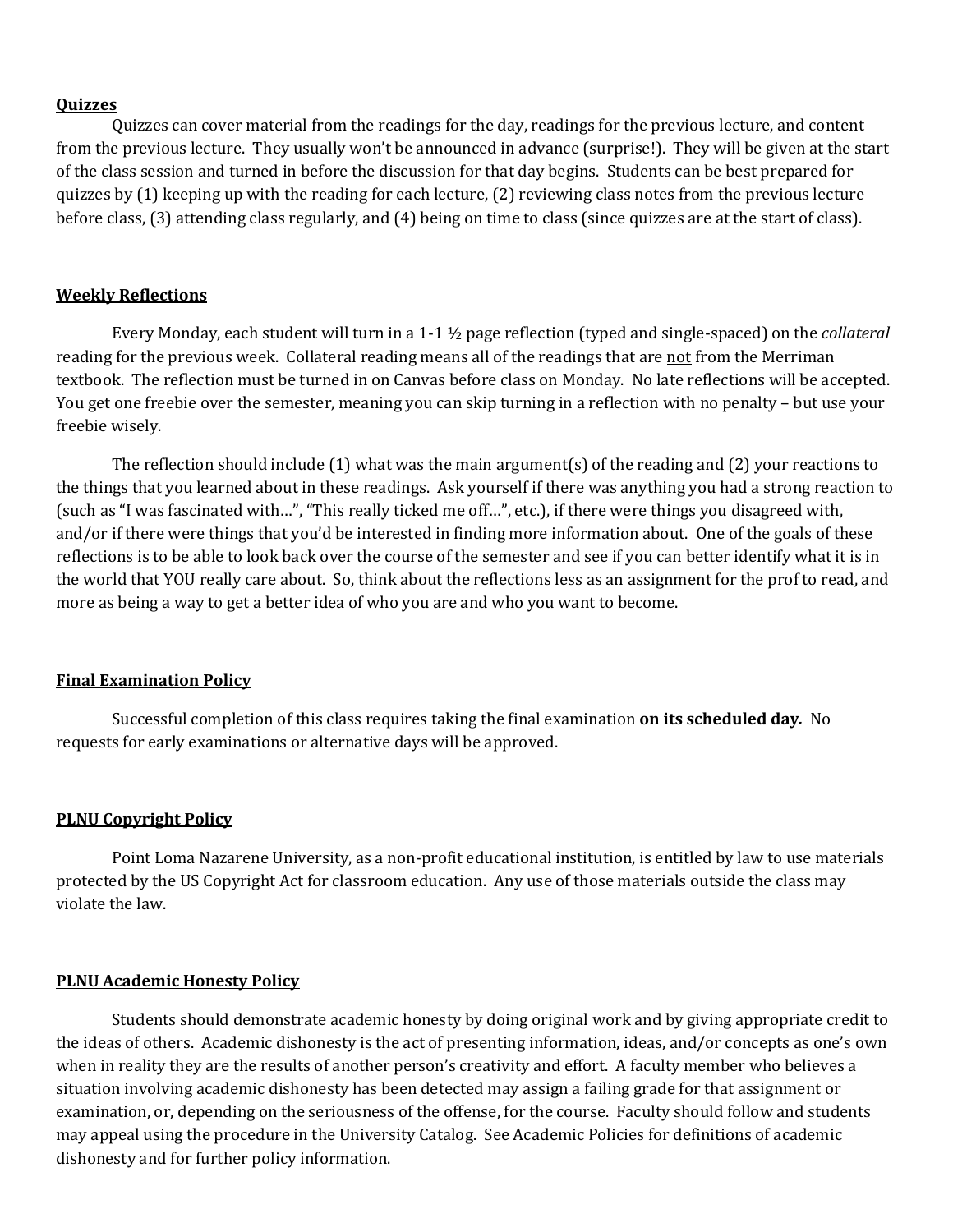### **PLNU Academic Accommodations Policy**

If you have a diagnosed disability, please contact PLNU's Disability Resource Center (DRC) within the first two weeks of class to demonstrate need and to register for accommodation by phone at 619-849-2486 or by e-mail a[t DRC@pointloma.edu.](mailto:DRC@pointloma.edu) See Disability Resource Center for additional information.

### **PLNU Attendance and Participation Policy**

Regular and punctual attendance at all classes is considered essential to optimum academic achievement. If the student is absent from more than 10 percent of class meetings, the faculty member can file a written report which may result in de-enrollment. If the absences exceed 20 percent, the student may be de-enrolled without notice until the university drop date or, after that date, receive the appropriate grade for their work and participation. See Academic Policies in the Undergraduate Academic Catalog.

### **PLNU Mission** To Teach – To Shape – To Send

Point Loma Nazarene University exists to provide higher education in a vital Christian community where minds are engaged and challenged, character is modelled and formed, and service is an expression of faith. Being of Wesleyan heritage, we strive to be a learning community where grace is foundational, truth is pursued, and holiness is a way of life.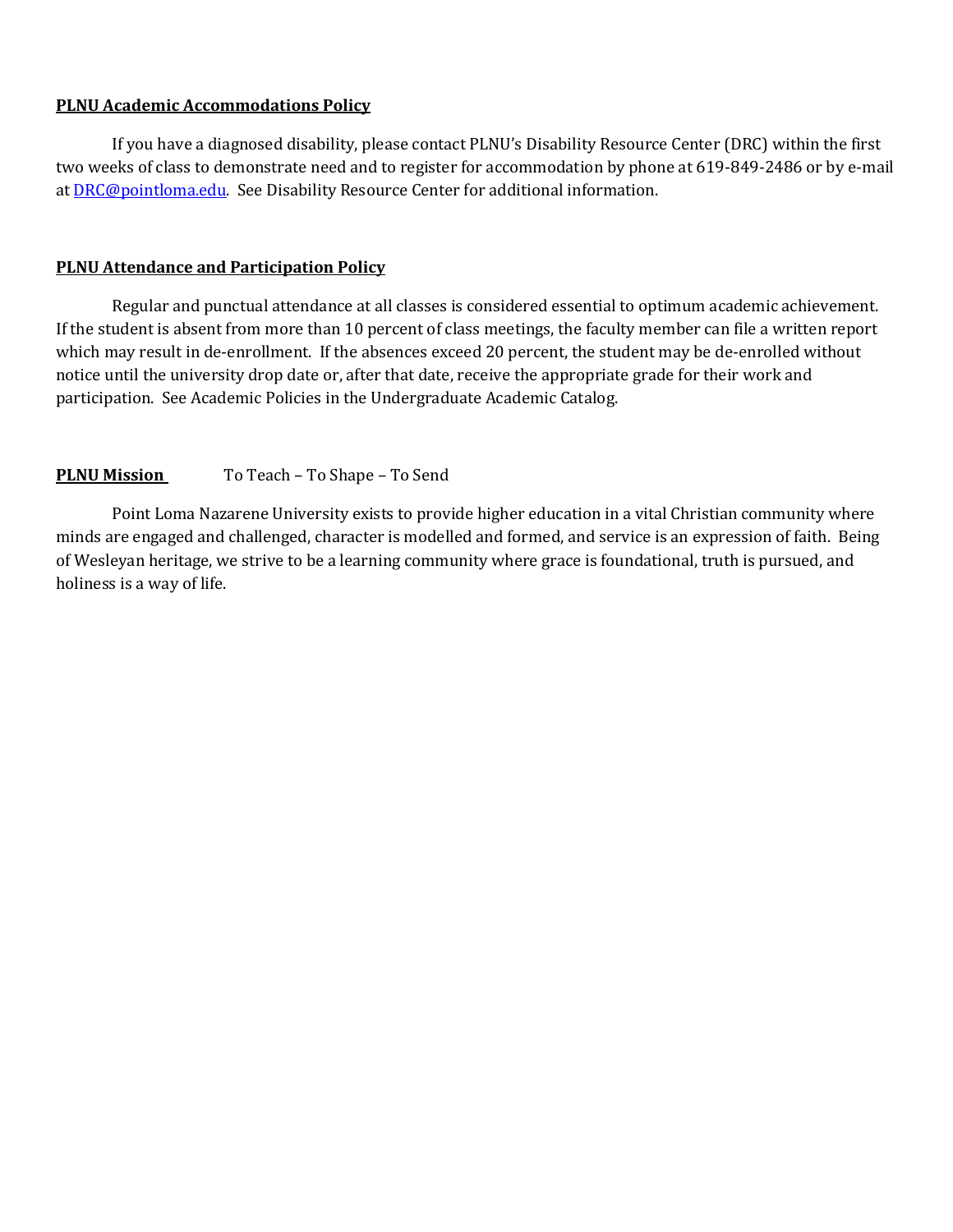# **Part I: Renaissance and Reformation**

# **Jan 14: Introduction (R. Williamson, K. Pedersen, B. Tate Pedersen)**

### **Jan 15: Renaissance**

| Merriman, 44-72          |                                                            |
|--------------------------|------------------------------------------------------------|
| Pico Della Mirandola     | Oration on the Dignity of Man (late 15 <sup>th</sup> cent) |
| <b>Francois Rabelais</b> | Gargantua and Pantagruel (1532)                            |

### **Jan 17: From Renaissance to Reformation**

| Merriman, 33-35, 80-85 |                                            |
|------------------------|--------------------------------------------|
| Erasmus                | On the New Testament (1516)                |
|                        | Handbook of the Militant Christian (1503)  |
|                        | The Complaint of Peace (1517)              |
|                        | The Education of a Christian Prince (1516) |

## **Jan 20: MLK Day (No Class)**

## **Jan 22: The State of the World**

Merriman, 35-43, 165-87, 195-98

# **Jan 24: The Reformation**

| Merriman, 85-114     |                                          |
|----------------------|------------------------------------------|
| <b>Martin Luther</b> | The Faith of a Christian (1520)          |
|                      | The Pagan Servitude of the Church (1520) |
|                      | <i>Preface to Romans (1522)</i>          |
|                      | On Secular Authority (1523)              |

# **Jan 27: How to Hear and Appreciate Music (K Pedersen)**

## **Jan 29: Music before and after the Reformation (K Pedersen)**

| Hildegard von Bingen | Ordo virtutum (ca. 1151)        |
|----------------------|---------------------------------|
| <b>Martin Luther</b> | Ein feste Berg (1529)           |
| Palestrina           | Missa Papae Marcelli (ca. 1560) |
| Diarmaid MacCulloch  | Reformation: 322-26 (2003)      |

## **Jan 31: The Counter-Reformation**

| Merriman, 114-25  |                                                      |
|-------------------|------------------------------------------------------|
| Council of Trent  | <i>Decrees</i> (1546-47)                             |
| <b>Jesuits</b>    | Constitution of the Society of Jesus (1540)          |
| Robert Bellarmine | The Power of the Pope in Temporal Affairs (ca. 1610) |

## **Feb 3: Literary Close Reading and Christian Mystics (B Tate Pedersen)**

| Teresa of Avila     | The Book of Her Life (c. 1567) |
|---------------------|--------------------------------|
| Arcangela Tarabotti | From Paternal Tyranny (1654)   |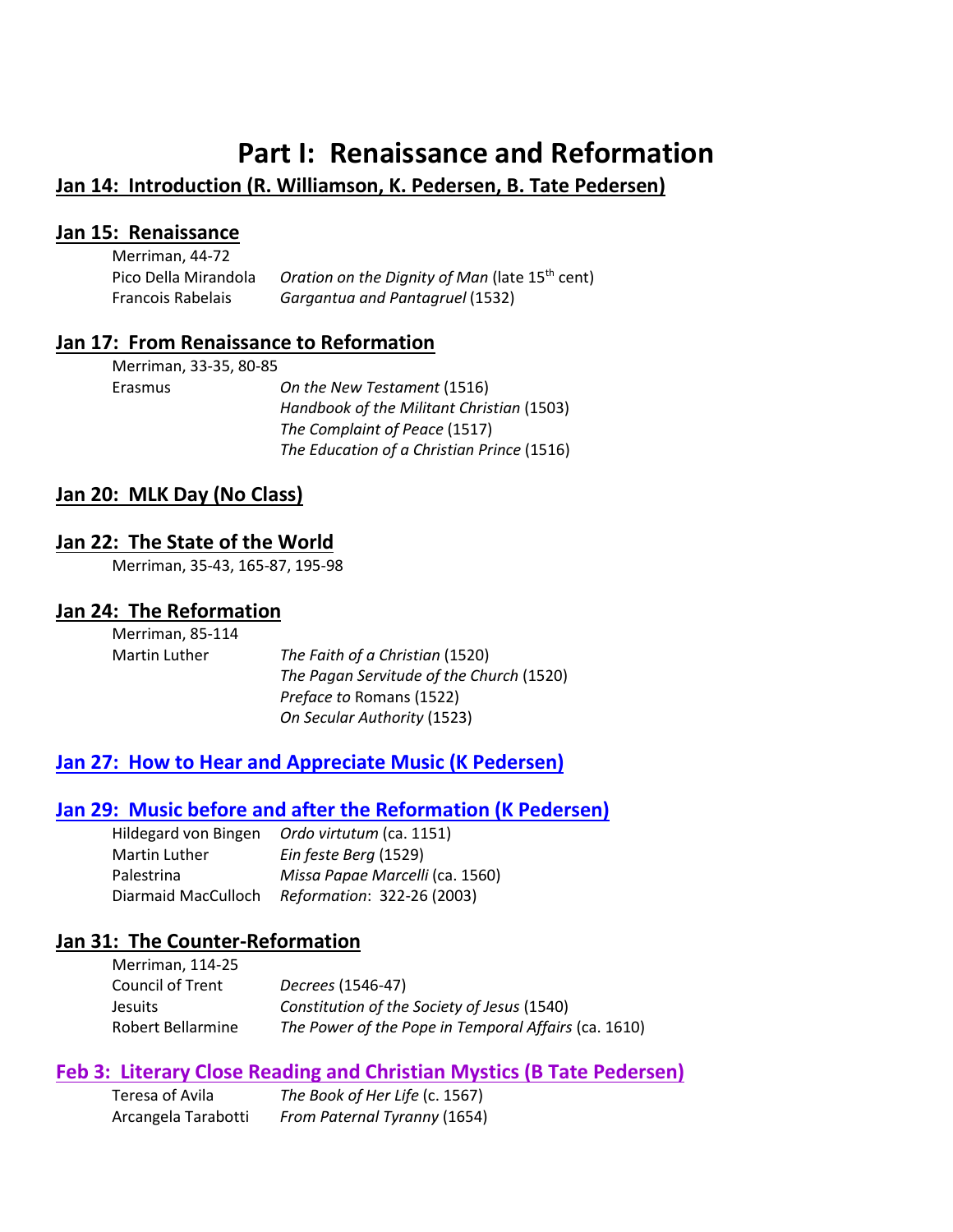## **Feb 5: Christianity and Poetry (B Tate Pedersen)**

| Mary Herbert   | Translation poems of the Psalms (ca. 1595)       |
|----------------|--------------------------------------------------|
| John Donne     | Holy Sonnets 4, 5, 14 (1633, 1635)               |
| George Herbert | "The Altar," "Easter Wings," "The Pulley" (1633) |

## **Feb 7: How to Be a "Good" Ruler**

| Merriman, 18-33, 73-79 |                                                            |
|------------------------|------------------------------------------------------------|
| <b>Brian Downing</b>   | The Military Revolution and Political Change, 64-74 (1992) |
| Machiavelli            | The Prince (1513 [1522])                                   |
|                        | The Discourses of Livy (1531)                              |
|                        | "Letter to Vitori" (1513)                                  |

# **Feb 10: The Wars of Religion**

| Merriman, 126-45     |                                                |
|----------------------|------------------------------------------------|
| John Calvin          | Institutes of the Christian Religion (1545)    |
| P. du Plessis-Mornay | Vindiciae Contra Tyranos (1579)                |
| Galileo Galilei      | "Letter to the Grand Duchess Christina" (1615) |

## **Feb 12: Monteverdi, Purcell and Opera (K Pedersen)**

| Monteverdi           | L'Orfeo (1607)         |
|----------------------|------------------------|
| <b>Henry Purcell</b> | Dido and Aeneas (1689) |
| Merriman, 187-95     |                        |

# **Feb 14: Montaigne and the Baroque**

| Merriman, 145-61, 198-207 |                                        |
|---------------------------|----------------------------------------|
| Montaigne                 | "On Cannibalism" (1580)                |
|                           | "The Apology of Raymond Sebond" (1580) |
|                           | "Judgments of God's Ordinances" (1580) |
|                           | "On Experience" (1580)                 |
| Stephen Toulmin           | Cosmopolis, 45-56 (1990)               |
| Gloria Fiero              | "The Baroque Style" (2011)             |

# **Feb 17: Theological Defense of Women and Gender Polemics (B Tate Pedersen)**

| Amelia Lanyer  | Salve Deus Rex Judaeorum (1611)                          |
|----------------|----------------------------------------------------------|
| Joseph Swetnam | "The Arraignment of Lewd, Idle, Froward" (1615)          |
| Rachel Speght  | "A Muzzle for Malastomus" (1617)                         |
| Dorothy Waugh  | A Relation Concerning Dorothy Waugh's Cruel Usage (1656) |

# **Feb 19: Recovery from Chaos**

| Merriman, 287-99 |                                        |
|------------------|----------------------------------------|
| Rene Descartes   | Discourse on Method [ER 181-85] (1637) |
| Stephen Toulmin  | Cosmopolis, 69-83 (1990)               |

## **Feb 21: EXAM #1**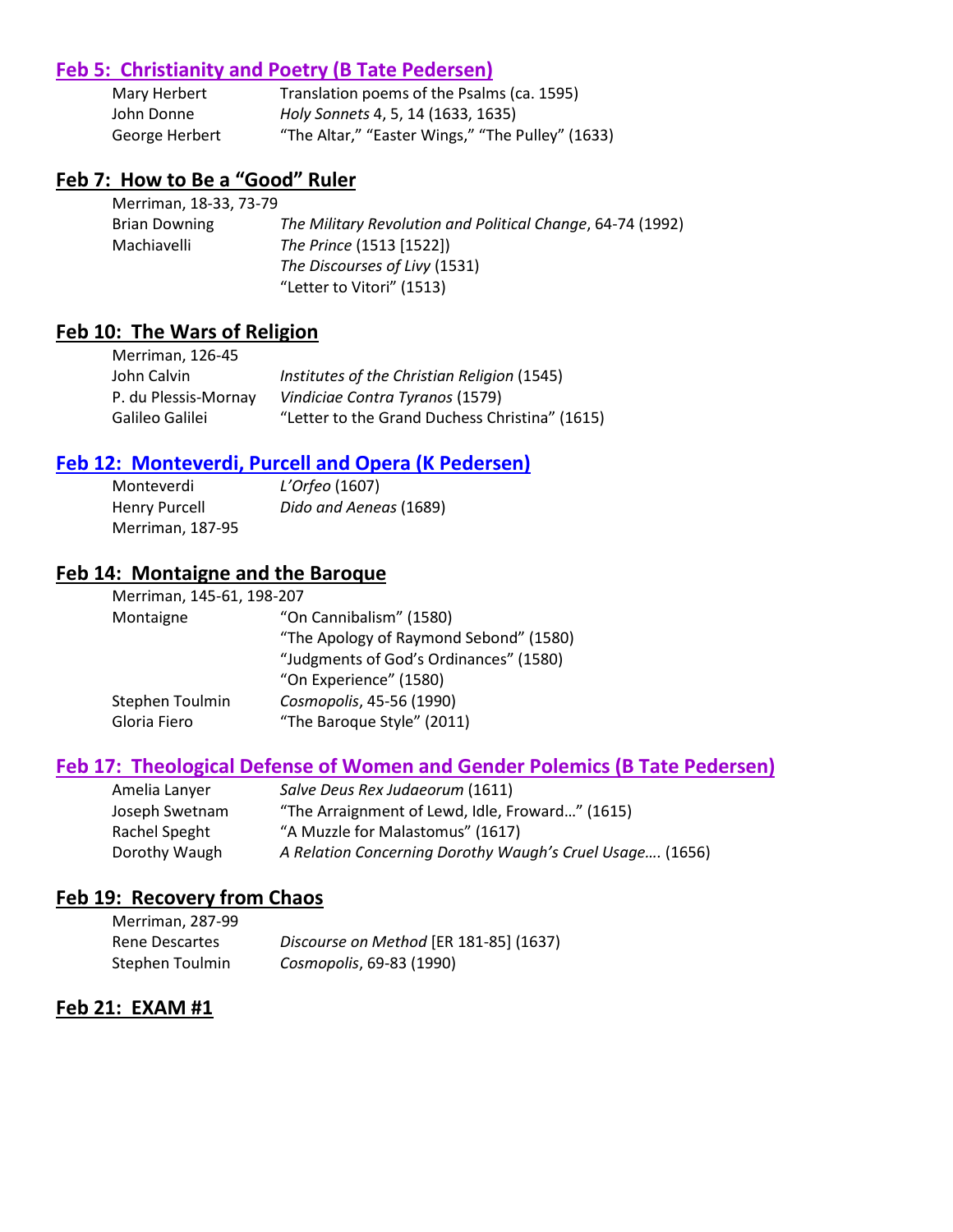# **Part II: Reason and Realignment**

# **Feb 24: The Scientific Revolution**

| Merriman, 300-11    |                                                         |
|---------------------|---------------------------------------------------------|
| <b>Isaac Newton</b> | Principia Matematica [ER 43-48] (1687)                  |
|                     | "The Argument for a Deity" [ER 96-101] (1704, 1692)     |
| Leibniz             | On the Improvement of Metaphysics (1686)                |
|                     | On the Universal Science (1679)                         |
| Stephen Toulmin     | Cosmopolis, 105-17 (1990)                               |
| Gloria Fiero        | "The Impact of the Scientific Revolution on Art" (2011) |
|                     |                                                         |
|                     |                                                         |

#### **Feb 26: English Constitutionalism** Merriman, 208-21

| Leviathan (1651)                                             |
|--------------------------------------------------------------|
| Second Treatise of Civil Government [ER 395-405] (ca. 1680s) |
| A Letter Concerning Toleration [ER 81-90] (1689-93)          |
|                                                              |

# **Feb 28: Marriage, Motherhood, and Faith (B Tate Pedersen)**

| Anne Bradstreet    | Various Poems and Letters (1650, 1678)                     |
|--------------------|------------------------------------------------------------|
| Katherine Phillips | "A Married State," "On the Death of My First" (1646, 1667) |
| Mary Astell        | Some Reflections upon Marriage [ER 560-68] (1706)          |

# **Mar 2: Slavery, Empire and Global Trade**

## **Mar 4: Seventeenth-Century Wars of Empire**

Merriman, 231-41, 262-83

### **Mar 6: French Absolutism**

| Merriman, 242-62   |                                            |
|--------------------|--------------------------------------------|
| Cardinal Richelieu | Political Testament (1630s)                |
| Peter Burke        | The Fabrication of Louis XIV, 84-97 (1992) |

# **Mar 9-13: Spring Break (No Class)**

## **Mar 16: The Rococo and Enlightened Despotism**

| Merriman, 386-404 |                                    |
|-------------------|------------------------------------|
| Giambattista Vico | New Science [ER 351-56 and Canvas] |
| Montesquieu       | The Spirit of the Laws [ER 405-16] |
|                   | The Persian Letters [ER 106-09]    |

## **Mar 18: Louis XIV's Court and Vivaldi: The Instrumental Turn (K Pedersen)**

Jacquet de la Guerre *Pieces de claviecin* (ca. 1687) Gloria Fiero "Baroque Instrumental Music" (2011)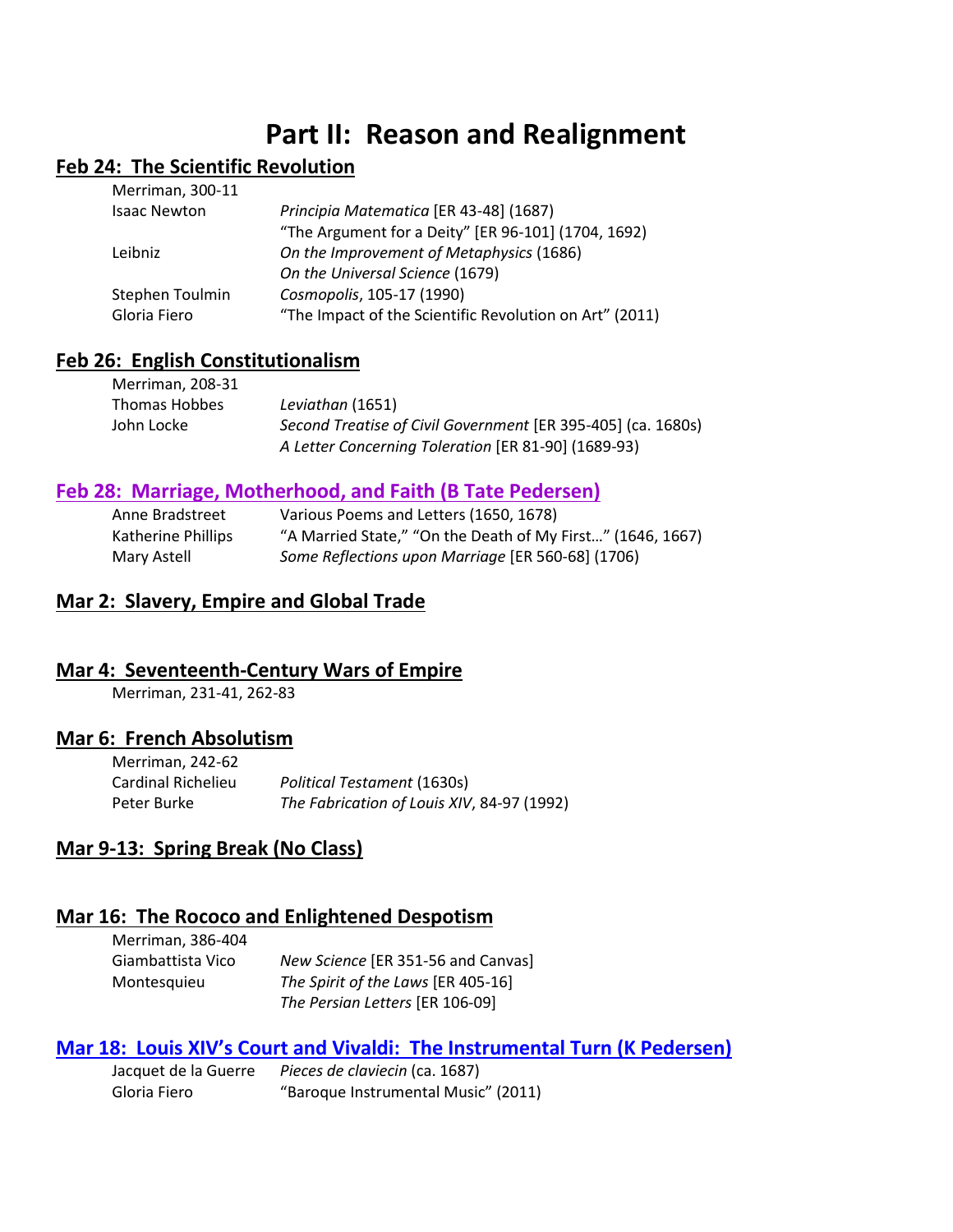## **Mar 20: Women Writing Science Fiction Utopia I (B Tate Pedersen)**

Margaret Cavendish *The Blazing World* (1666, 1668)

### **Mar 23: Women Writing Science Fiction Utopia II (B Tate Pedersen)**

Margaret Cavendish *The Blazing World* (1666, 1668)

### **Mar 25: Class Relations**

Merriman, 349-75 Bernard Mandeville *The Fable of the Bees* [ER 242-56] (1714) Jonathan Swift *A Modest Proposal* (1729)

## **Mar 27: Bach I (K Pedersen)**

Johann Sebastian Bach *Little Organ Fugue in G Minor* BMV 578 (1707?) Johann Sebastian Bach *Brandenburg Concerto #5* BMV 1050 (ca. 1721) Gloria Fiero "The Music of the Protestant North" (2011)

### **Mar 30: Bach II (K Pedersen)**

Johann Sebastian Bach *Wachet Auf* BMV 140 (1731) Johann Sebastian Bach *B Minor Mass* BMV 232 (1749)

## **Apr 1: Gender Polemics in Verse (B Tate Pedersen)**

| "The Lady's Dressing Room" (1732) |
|-----------------------------------|
| "The Reasons Why" (1734)          |
| "Epistle to a Lady" (1735, 1744)  |
| "An Epistle to Mr. Pope" (1736)   |
| "An Essay on Woman" (1751)        |
|                                   |

# **Apr 3: Public Order and the Church**

| Merriman, 375-85 |                                                                |
|------------------|----------------------------------------------------------------|
| John Wesley      | The Character of a Methodist (1742)                            |
|                  | "Sermon: National Sins and Miseries" (1775)                    |
|                  | "Letter to William Wilberforce" (1791)                         |
| David Hume       | "Of Miracles" and History of Religion [ER 109-15] (1768, 1757) |
| Voltaire         | Philosophical Dictionary [ER 125-29] (1764)                    |
|                  | Bababec and the Fakirs (1750)                                  |
| Rousseau         | "Profession of Faith of a Savoyard Vicar" [ER 134-40] (1762)   |

## **Apr 6: EXAM #2**